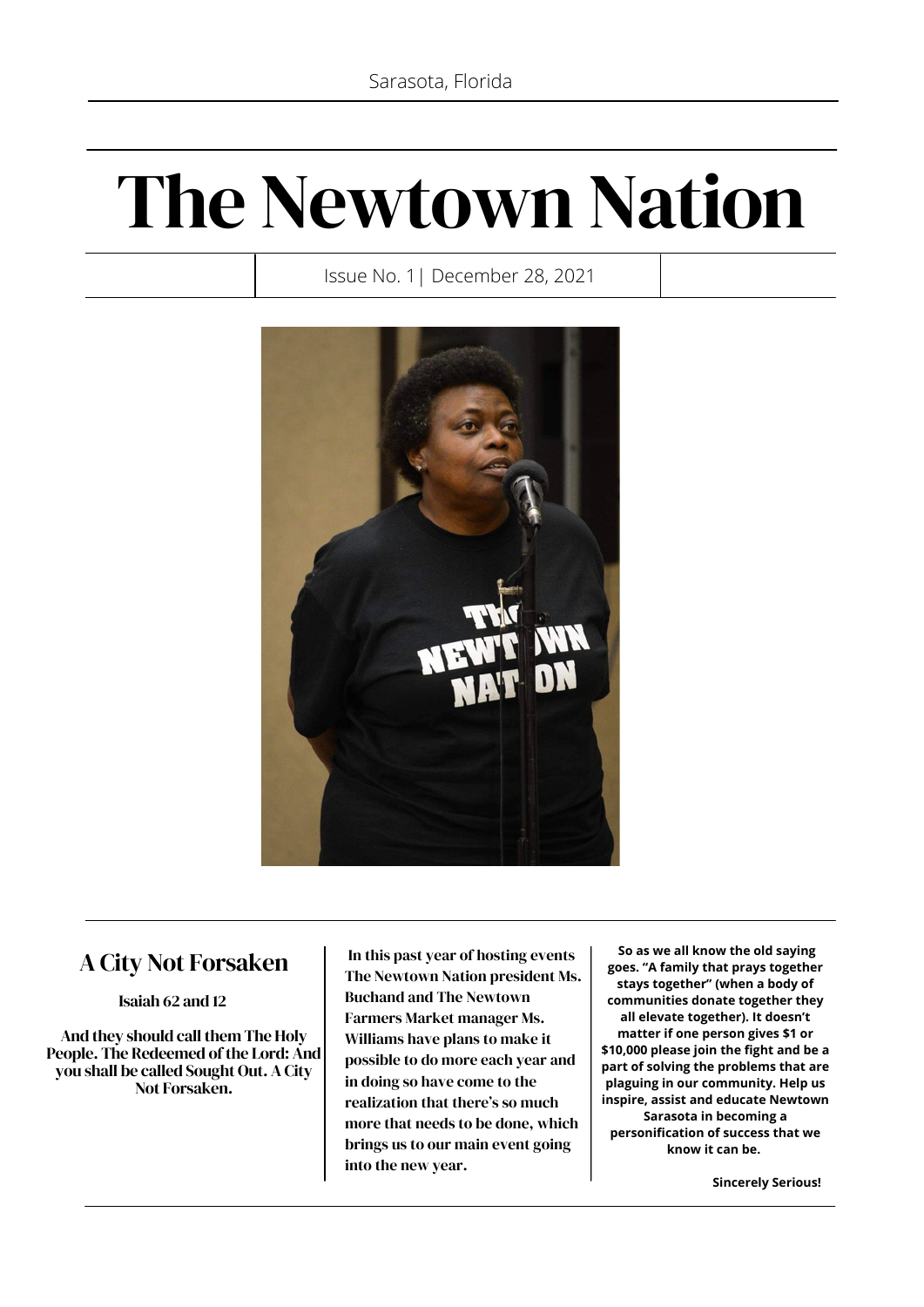# Current Events

# "Change Begins With A Conversation"

November 26, 2021 Marked the beginning of a new level of operation for the upcoming year. The Newtown nation in the Newtown Farmers market are turning it up a notch in a fight for a positive change. The Newtown Nation President, Ms. Valerie Buchand and Sarasota's Newtown Farmer's Market Manager Ms. Danette Williams have redirected their conversation towards more than just Newtown Sarasota but the entire Sarasota area and it's surrounding neighbors, with the divine intent of engaging everyone within reach in this never ending process of raising awareness, an affecting positive change. Those of us that are already familiar with the Newtown farmers market are already aware of it major impact on the community when it comes to the promotion of developing healthy eating habits obtaining the highest quality of fresh produce at a very affordable price, and delivering to our elders in the community that aren't able to make it out to the market.



- The Newtown farmers market also host many wonderful programs from the MLK park. Every month there's a recognition ceremony in the park, to acknowledge the elders and pillars in the community of Newtown
- Mr. Stevey Mediatates is the last Saturday of each month. with a very inspirational children's program made possible by the Van Wezel . These children's programs are full of techniques and methods to assist our children with expressing themselves in a clear and positive manner.
- The Newtown Nation and the Newtown Farmers market just finished hosting its yearly Thanksgiving and Christmas dinner in the park, for the homeless and anybody that needed a hot meal! (Themed Feeding Our Friends in the Park) As always it was a success and well received. Thanks to all our volunteers.
- TNN/NFM adopted 2 families for the Holidays. A special thanks to all the donors and SPD shop with a cop program and Thre retired African American Police Officers